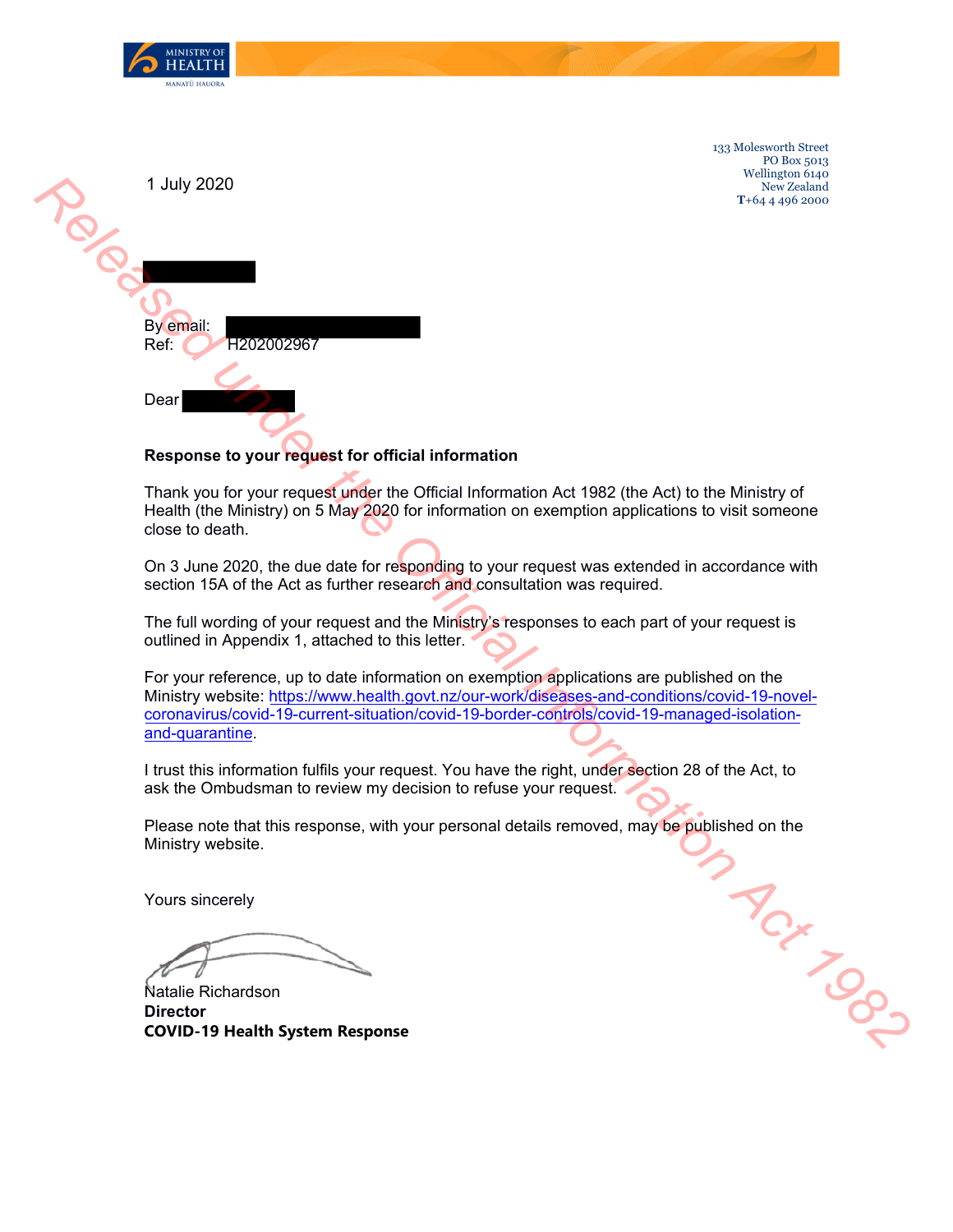## **Appendix 1: Information in response to your request as at 5 May 2020**

| #                       | <b>Requested information</b>                                                                                                                                                     | <b>Response</b>                                                                                                                                                                                                                                                                                                                                                                                                       |
|-------------------------|----------------------------------------------------------------------------------------------------------------------------------------------------------------------------------|-----------------------------------------------------------------------------------------------------------------------------------------------------------------------------------------------------------------------------------------------------------------------------------------------------------------------------------------------------------------------------------------------------------------------|
| IBSOS                   | In the 24 (pls advise if there are<br>more now on top of that) cases<br>of people applying for exemption<br>to visit someone close to death                                      | As of 4 June 2020, the Ministry has received 550<br>applications for an exemption on compassionate<br>grounds, which include requests to visit someone<br>close to death and requests to attend a funeral or<br>grieve with family. The Ministry does not have the<br>ability to break this number down into subcategories.<br>Please note, the following responses refer to this<br>broad group of 550 applications. |
| $\overline{2}$<br>3     | In how many cases did the<br>person did while the applicant<br>was still in managed isolation?<br>was the person still alive<br>when the applicant's managed<br>isolation ended? | The Ministry does not hold this information and there<br>is no reason to believe this information is held by<br>another agency subject to the Act. For this reason,<br>these parts of your request are refused under section<br>$18(g)$ of the Act.                                                                                                                                                                   |
| $\overline{\mathbf{4}}$ | Where the person was still alive,<br>that the person leaving managed<br>isolation was then permitted to<br>travel to visit them                                                  | As of 8 June 2020, the Ministry has approved 147<br>applications on compassionate grounds for requests<br>to visit someone close to death and requests to<br>attend a funeral or grieve with family. The Ministry<br>cannot break this number down into subcategories.<br>Please be advised, prior to 9 June 2020, the country<br>of origin was not included on the application form<br>however, it is now.           |
| 5                       | Did the applicant(s)'s travel<br>originate in Australia                                                                                                                          | The Ministry does not hold this information in a readily<br>available format. To provide this information would<br>involve going through each application and retrieving<br>the relevant information. For this reason, your request<br>for this information is refused under section $18(g)$ of<br>the Act, as the information requested is not held by<br>the Ministry or another agency subject to the Act.         |
| 6                       | <b>APPEALS</b><br>How many applicants have the<br>option to appeal rejecting of their<br>application?                                                                            | All decisions issued to applicants can be reviewed or<br>appealed.                                                                                                                                                                                                                                                                                                                                                    |
| $\overline{7}$          | How many did appeal?                                                                                                                                                             | The Ministry does not collect data on appeals. To<br>provide this information would involve a substantial<br>amount of manual research and collation to go<br>through each case to determine whether a rejected<br>application was appealed. For this reason, your<br>request for this information is refused under section<br>18(f) of the Act.                                                                      |
| 8                       | How many appeals were<br>accepted?                                                                                                                                               | Eight appealed applications were accepted.                                                                                                                                                                                                                                                                                                                                                                            |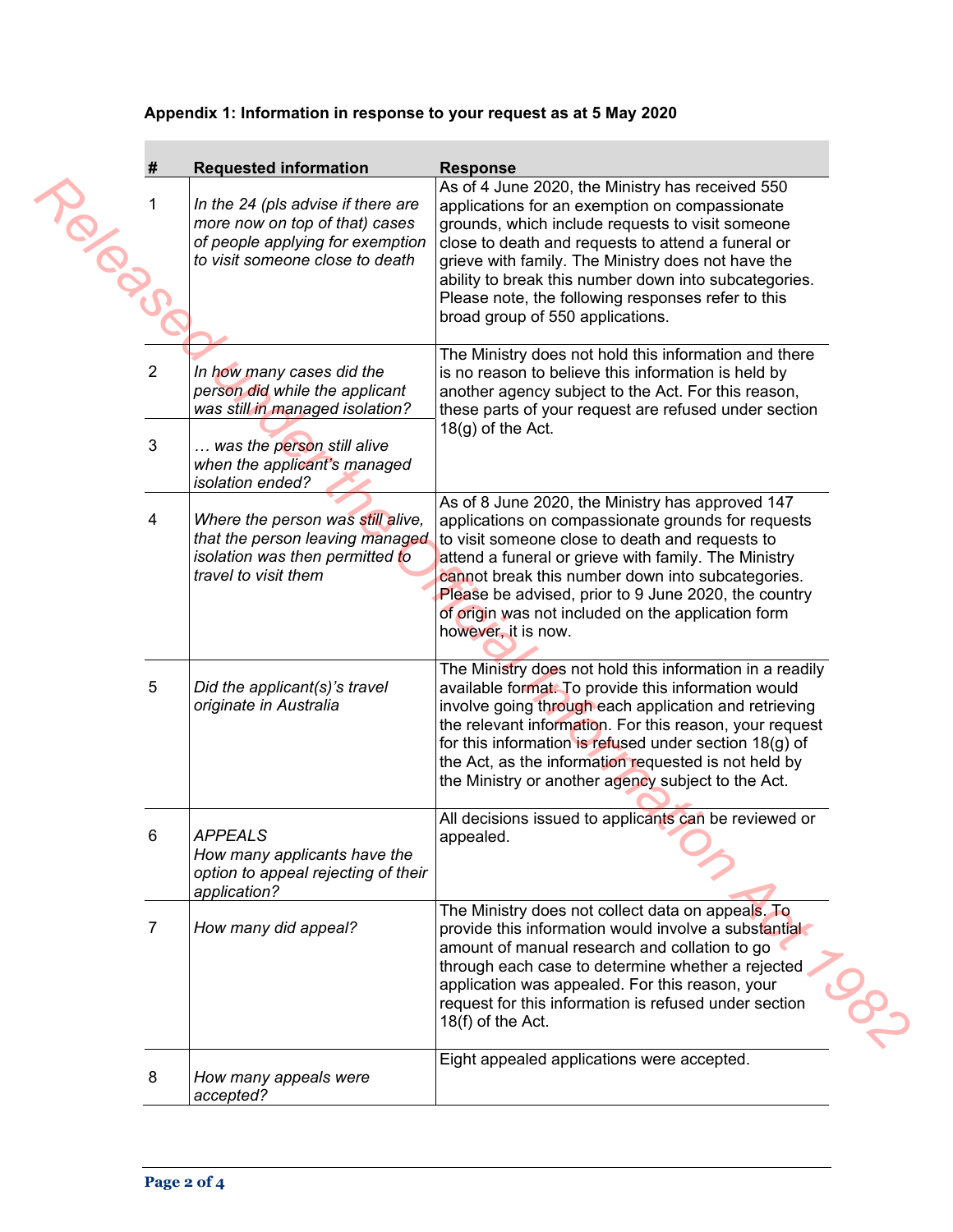| #            | <b>Requested information</b>                                                                                                                                                                                                         | <b>Response</b>                                                                                                                                                                                                                                                                                                                                                                                                                                           |
|--------------|--------------------------------------------------------------------------------------------------------------------------------------------------------------------------------------------------------------------------------------|-----------------------------------------------------------------------------------------------------------------------------------------------------------------------------------------------------------------------------------------------------------------------------------------------------------------------------------------------------------------------------------------------------------------------------------------------------------|
| 9<br>IPIDSOS | On what grounds were the<br>appeals rejected?                                                                                                                                                                                        | Applications were declined as they did not meet the<br>criteria for exemption. Listed below are examples for<br>reasons the applications were declined:<br>Applicant was not attending the funeral<br>Travel between the North and South Island<br>No travel plans<br>Risk of contact with others was high<br>Medical conditions were deemed manageable<br>in self-isolation<br>Transport plan did not comply<br>Information provided was not sufficient. |
| 10           | <b>PLANS</b><br>How many - if any - applicants<br>offered a plan for self-managing<br>their own self-isolation? i.e. so<br>they could leave the hotel and<br>visit the dying person                                                  | The Ministry does not hold this information and has<br>no reason to believe another agency subject to the<br>Act would hold this information. As such, these parts<br>of your request are refused under section 18(g) of the<br>Act.<br>Please be advised, applications have been approved<br>on compassionate grounds for individuals to self-                                                                                                           |
| 11           | How many such plans were<br>accepted by MOH.? If none, why<br>not?                                                                                                                                                                   | isolate. For an application to be accepted for self-<br>isolation, the individual must provide an appropriate<br>self-isolation plan.                                                                                                                                                                                                                                                                                                                     |
| 12           | Did MOH develop any such plan<br>that it could offer applicant(s) for<br>management of isolation while<br>making a visit to dying person<br>(eg, supervision while on visit,<br>provision of PPE on visit, etc).<br>If not, why not? | The Ministry has developed guidance around an<br>appropriate self-isolation plan and has worked with<br>applicants to try and develop and appropriate plan.                                                                                                                                                                                                                                                                                               |
| 13           | Was any alternative such plan<br>offered to applicant(s) by MOH?                                                                                                                                                                     |                                                                                                                                                                                                                                                                                                                                                                                                                                                           |
| 14           | <b>CRITERIA</b><br>Pls provide the criteria your team<br>uses to assess applications                                                                                                                                                 | The criteria is publicly available on the Ministry<br>website and is updated regularly:<br>https://www.health.govt.nz/our-work/diseases-and-<br>conditions/covid-19-novel-coronavirus/covid-19-<br>current-situation/covid-19-border-controls. For this<br>reason, this part of your request is refused under<br>section 18(d) of the Act.                                                                                                                |
| 15           | PIs advise if ANY weighting at all<br>is given to financial<br>considerations, and if so how<br>much (i.e. considering any cost<br>that might be incurred by the<br>public in granting the exemption).                               | Financial considerations are not part of the Ministry's<br>criteria.<br><b>SO-</b>                                                                                                                                                                                                                                                                                                                                                                        |
| 16           | <b>OTHER CASES</b><br>How many non-returning                                                                                                                                                                                         | The Ministry did not provide any authorisation to non-<br>returning travellers during the Alert Level 3 and 4<br>travel restrictions. This was the responsibility of the                                                                                                                                                                                                                                                                                  |